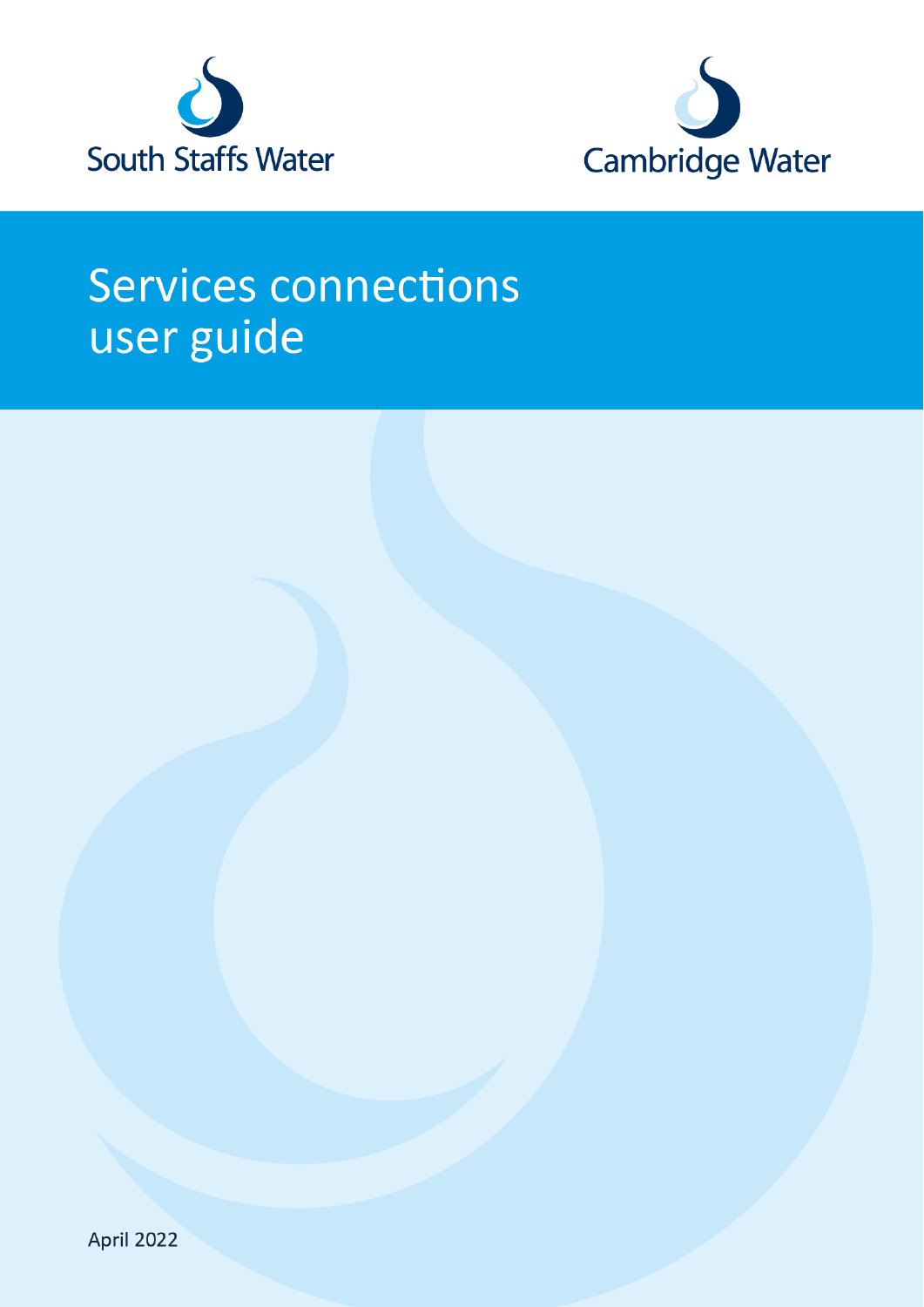# <span id="page-1-0"></span>About South Staffs and Cambridge Water

South Staffordshire Water PLC ('South Staffs Water') is part of the South Staffordshire Plc group of companies, a privately-owned integrated services group concentrating on regulated water supply and complementary specialist service businesses. We operate across two regions under a single water supply licence, providing clean water services to more than 1.7 million people and around 43,000 businesses in Staffordshire, parts of the West Midlands, and in and around Cambridge. Our South Staffs region extends from Ashbourne in the north to Halesowen in the south, and from Burton-upon-Trent in the east to Kinver in the west. Our Cambridge region stretches from Ramsey in the north to beyond Melbourn in the south, and from Gamlingay in the west to the east of Cambridge city.





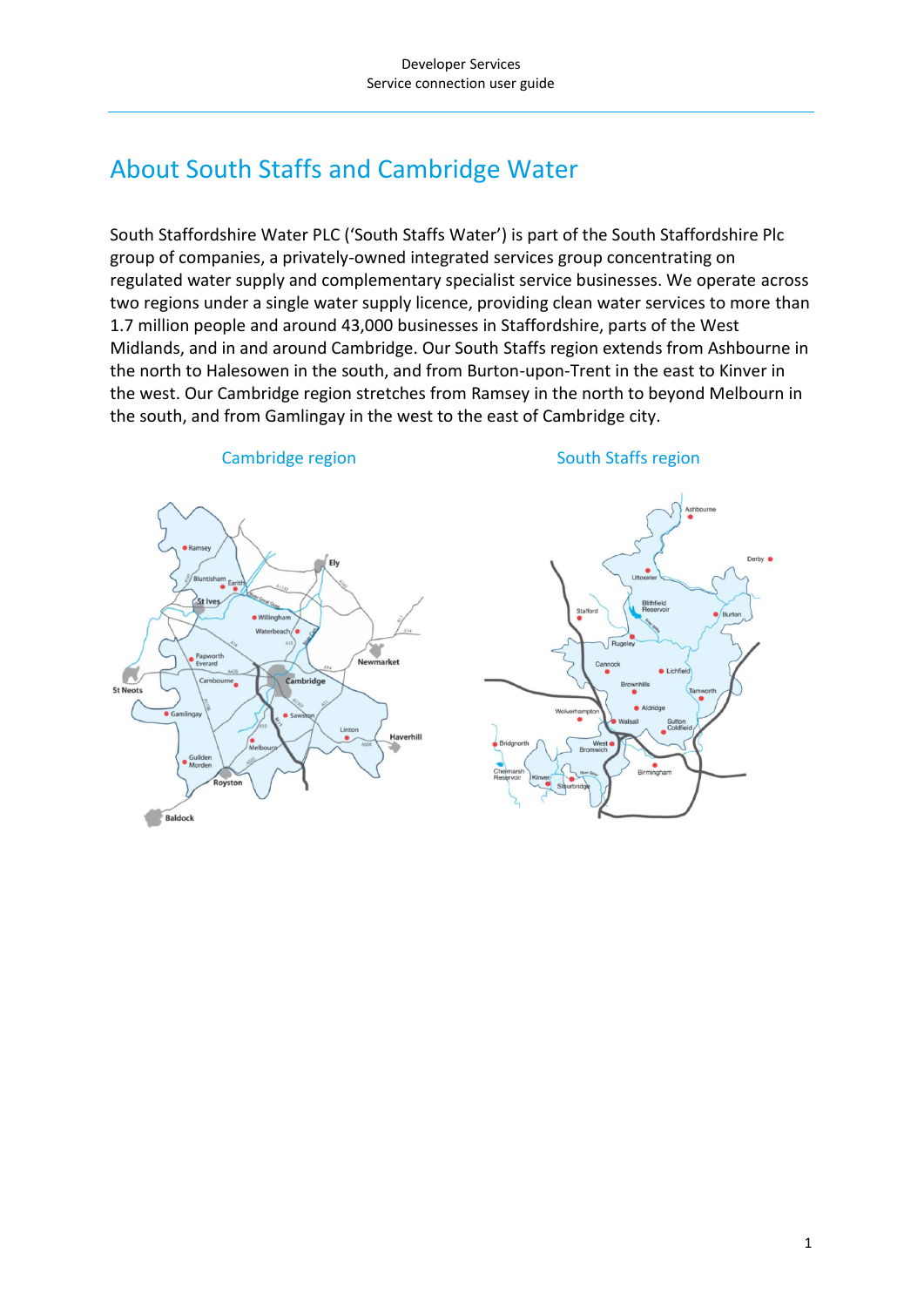# <span id="page-2-0"></span>Contents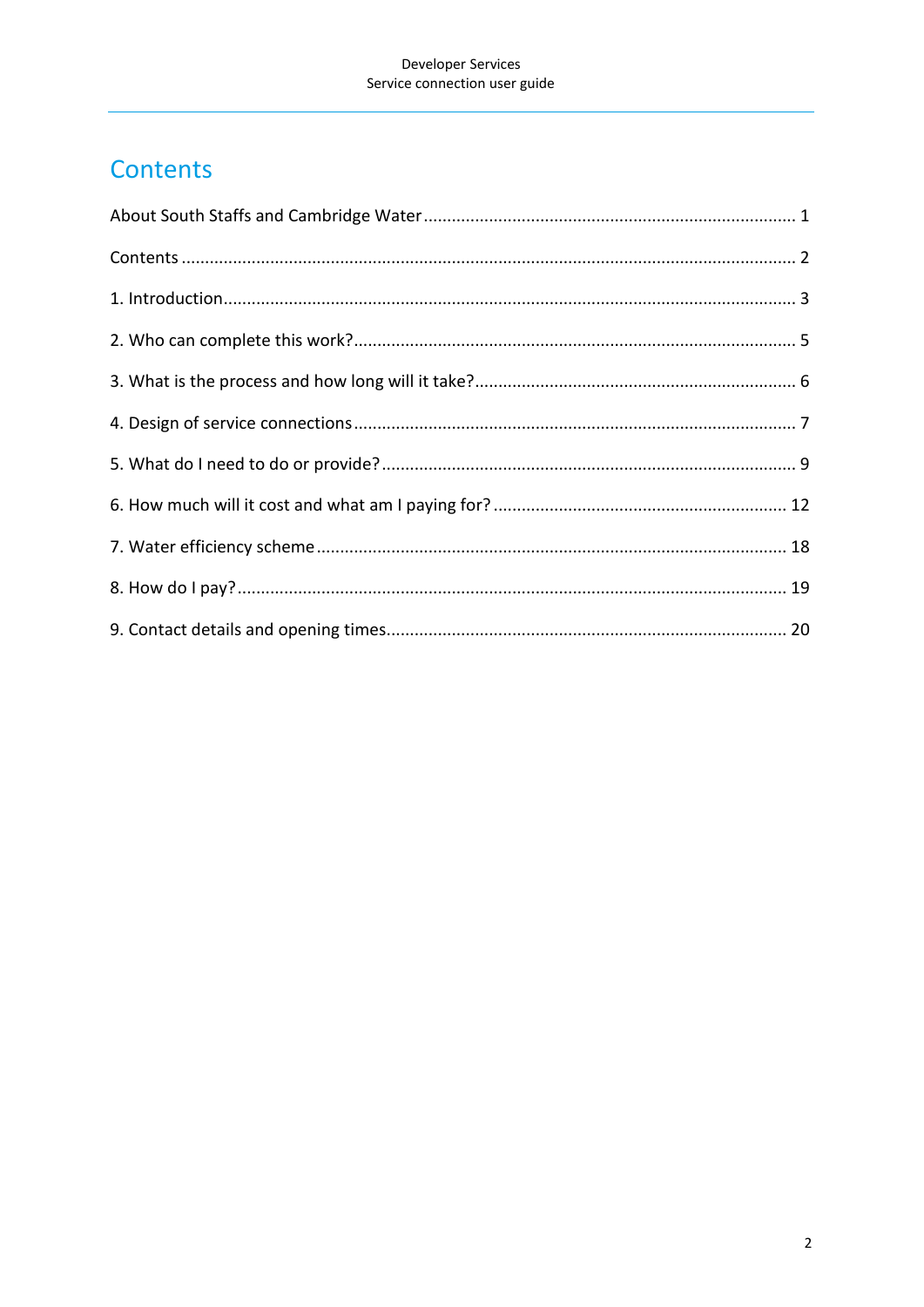### <span id="page-3-0"></span>1. Introduction

This guide explains the process, timeframes, costs and relevant information that developer customers need to make a new service connection.

A service connection is typically a small diameter (25mm) pipe which connects the supply from a property into the existing network of a water company. This could be for a single house or multiple houses either in the highway or on a development site, likewise this connection could be for a school, block of flats or commercial premises which require larger pipework (typically up to 63mm) but would still involve a single connection into our existing network.

New service connections, sometimes referred to as communication ("comm") pipes, will have a meter fitted to each separate property feed. In most cases this means each service pipe has an associated meter however where a single large connection feeds a block of flats there will be an internal meter fitted which is usually fitted in a common area within the building. For individual properties the meter is typically fitted in or around the boundary of the property, in the South Staffs region this is usually adjacent to the property boundary but within the highway (pavement) and in the Cambridge region this is usually just inside the property boundary due to local authority preferences.



#### Figure 1 Typical service connection layouts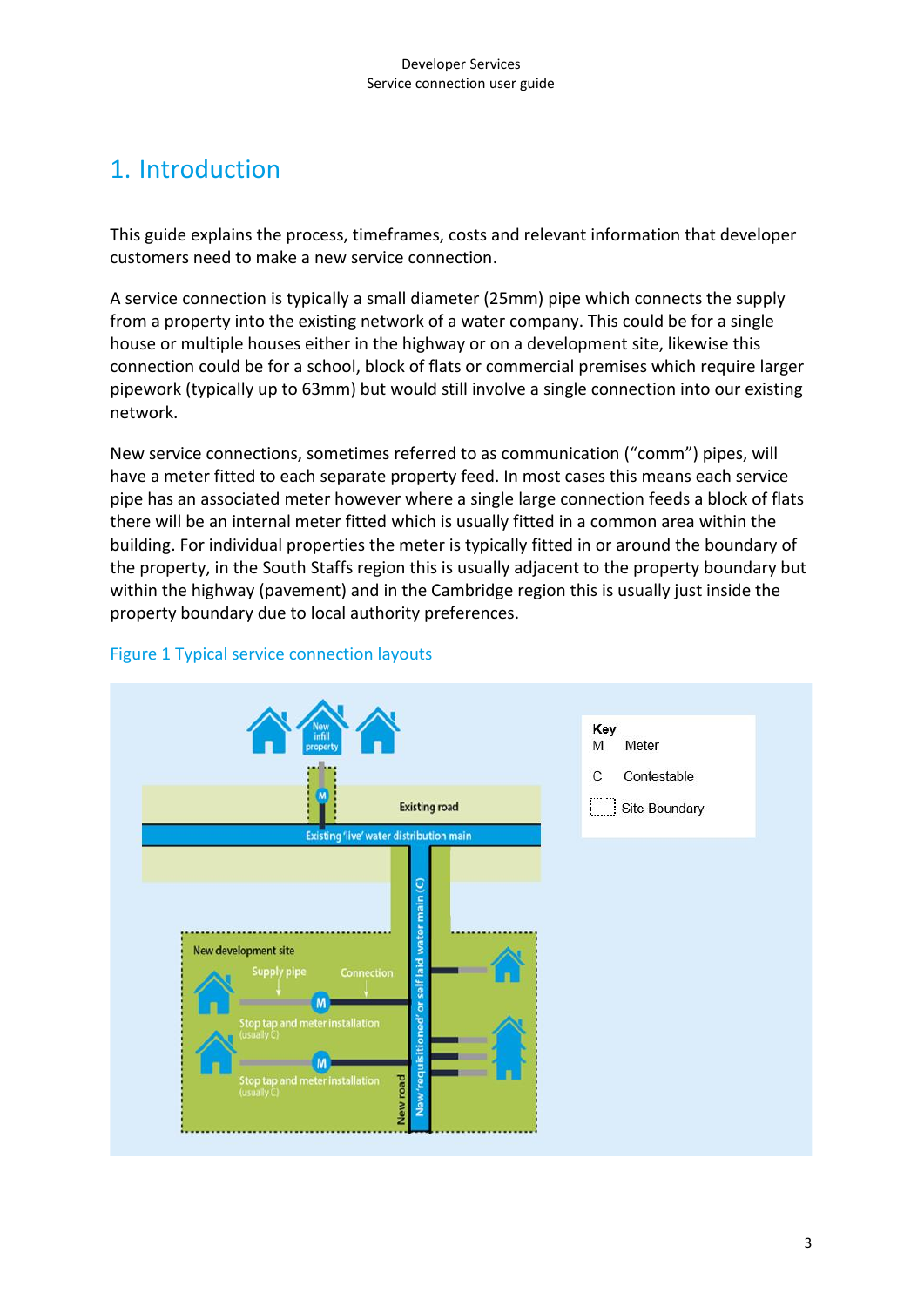The pipework we lay (the comm. pipe) will run from the location of the meter to our existing main which is normally situated in the adjacent highway (for infill properties) or through the development site if the main has been recently laid. The customer is responsible for laying the pipework from the property up to the boundary shown as the supply pipe on the diagram above.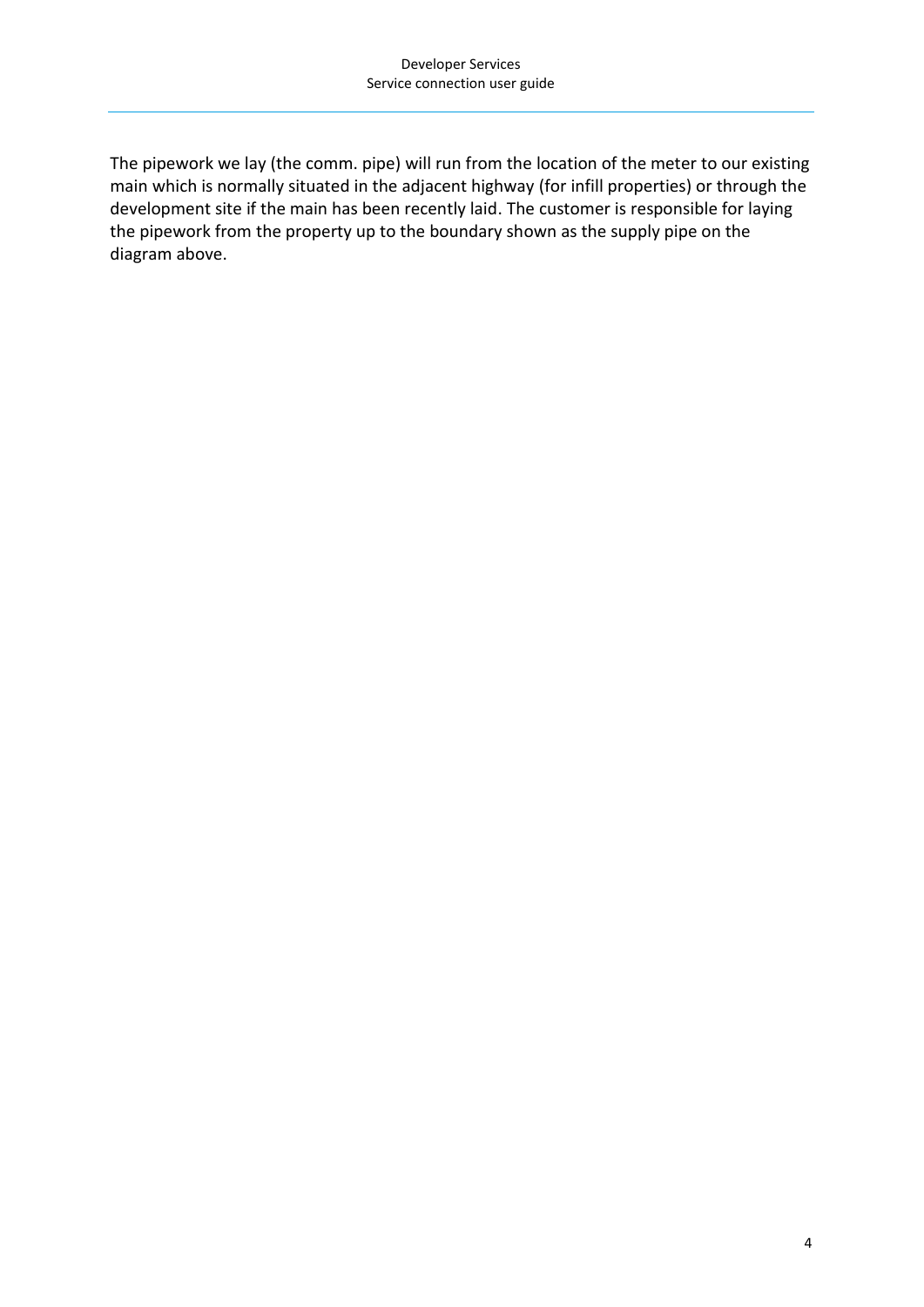# <span id="page-5-0"></span>2. Who can complete this work?

South Staffs and Cambridge Water are not the only company you can ask to complete connection works, you can ask a Self Lay provider to carry out the work required if you prefer. In either case an application must be made to South Staffs and Cambridge Water however the activities associated with the construction of service connections sit within a contestable market and therefore you can ask a Self Lay provider to manage this for you instead.

Self Lay providers (SLPs) are contractors that are accredited under the Water Industry Registration Scheme (WIRS) to carry out new connections activity. This typically includes designing and constructing new service connections and laying new water mains. Self Lay providers can lay and connect service pipework up to (but not including) 63mm diameter currently in the South Staffs and Cambridge Water regions. If you would like a Self Lay provider to construct a 63mm connection for you they will be able to lay the pipework (and set up the traffic management etc) however we will need to complete the final connection itself between the new pipework and our existing network.

A list of accredited Self Lay providers can be found here:

<https://www.lr.org/en/utilities/water-industry-registration-scheme-wirs-wirsae/search/>

Alternatively you can ask us to carry out all of the works and the information within this guide explains the service you will receive from us.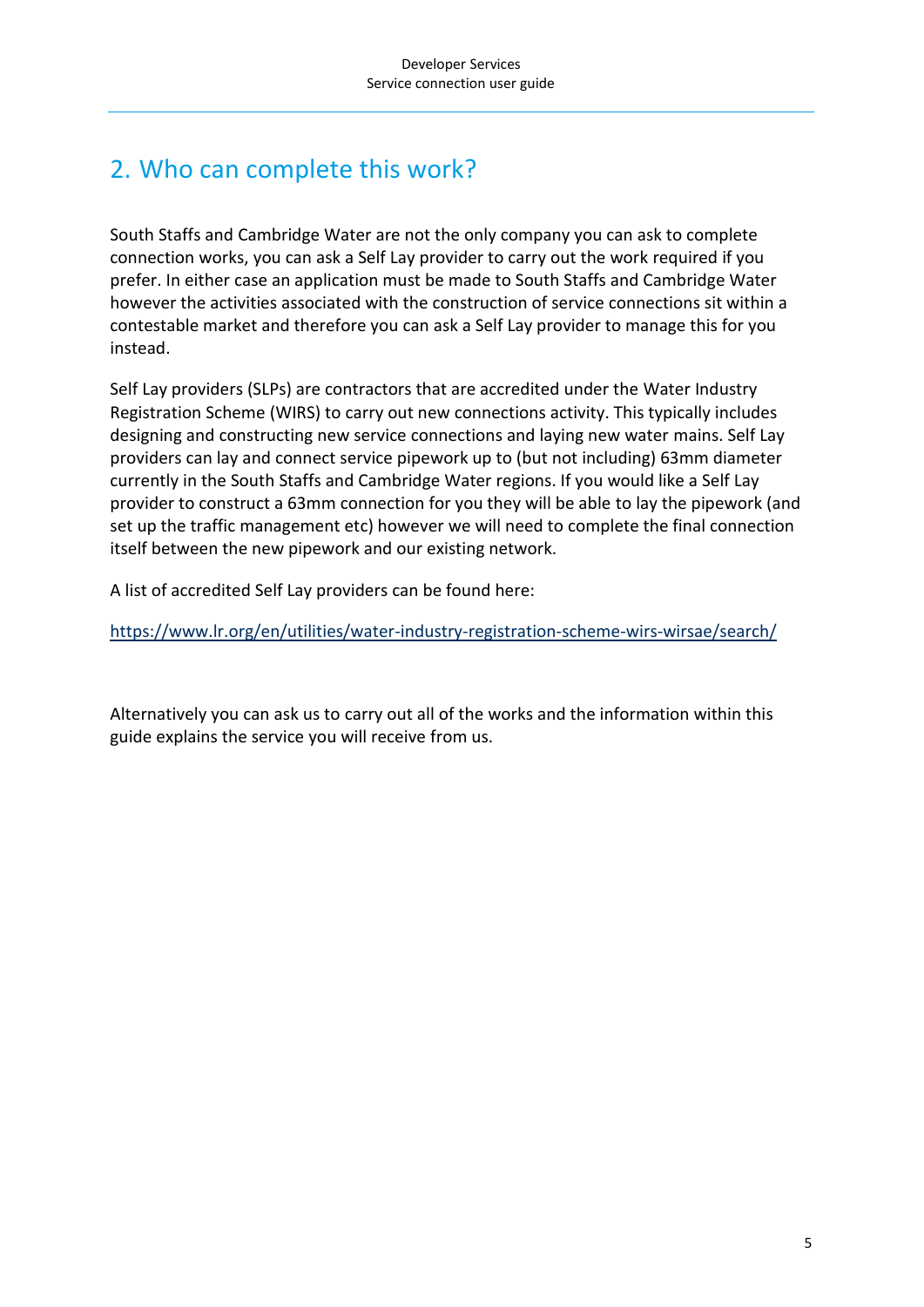### <span id="page-6-0"></span>3. What is the process and how long will it take?

The process of applying for and making a service connection or multiple connections is below.

#### **Key**

■ Customer step ■ South Staffs and Cambridge Water step

#### Figure 2 Developer customers requiring one or more single service connections

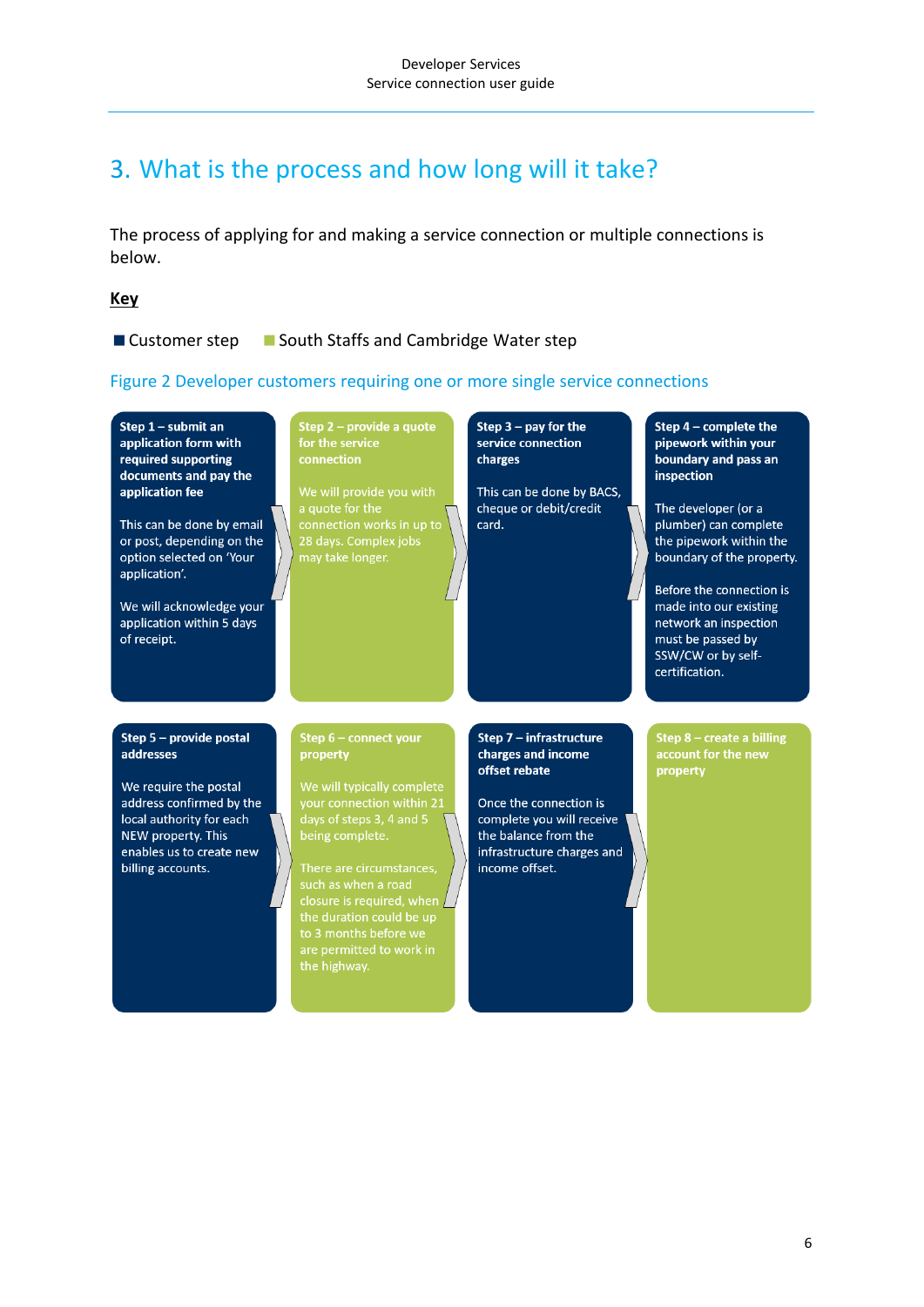### <span id="page-7-0"></span>4. Design of service connections

Most service connections will be 25mm diameter PE (polyethylene) pipework and will connect with the customer's supply pipe at the property boundary where a meter is typically fitted as shown below.





Diagram reproduced courtesy of WRAS from the Water Regulations Guide

Where there is a risk that the ground is contaminated we will ask you to lay your pipework in barrier pipe instead of PE which protects the water supply. We will ask you for a soil report (also referred to as a contamination assessment) to understand if there is a contamination risk, where we do not receive this report we have to assume the worst case and hence we will request barrier pipe is laid on premises.

Where there are multiple connections to be made within a short distance we may use a manifold connection. A manifold connection consists of connecting a single length of pipework from our existing network into a chamber which has multiple ports, the customer's supply pipes (or tails) are inserted into these ports. We use these to reduce the number of connections we have to make to our existing network and also reduce the amount of excavation and reinstatement that is required (often in the highway).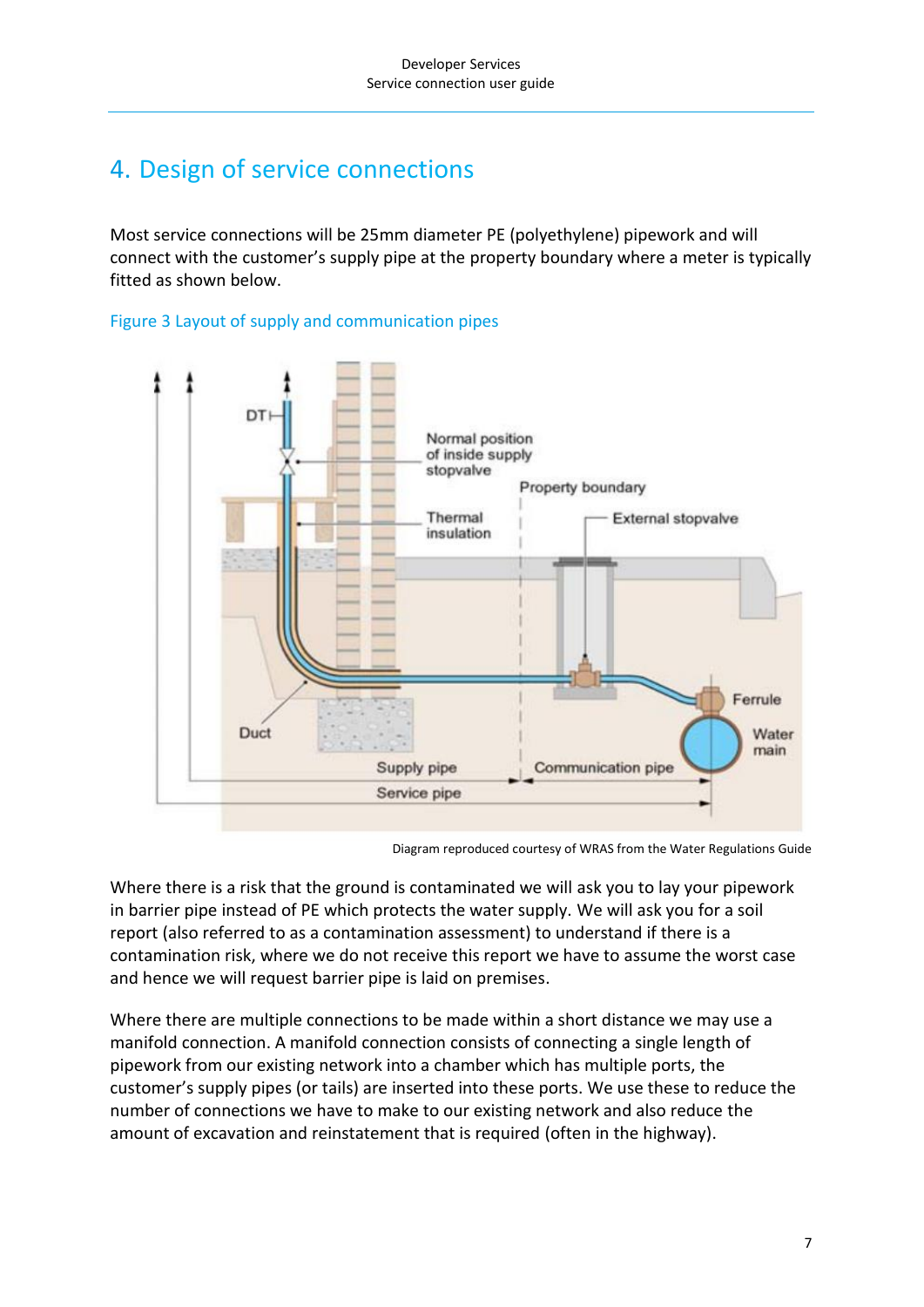Service connections are typically laid within individual trenches. Where connections are close together we may lay more than one service connection within a single trench, again to reduce the amount of excavation and reinstatement that is required as well as reducing cost.

Customers must lay supply pipes at a depth of 750mm to 1350mm from the finished ground surface level. The typical arrangement of depths and utility separations can be seen below.



#### Figure 4 depth and separation arrangement

Diagram reproduced courtesy of WRAS from the Water Regulations Guide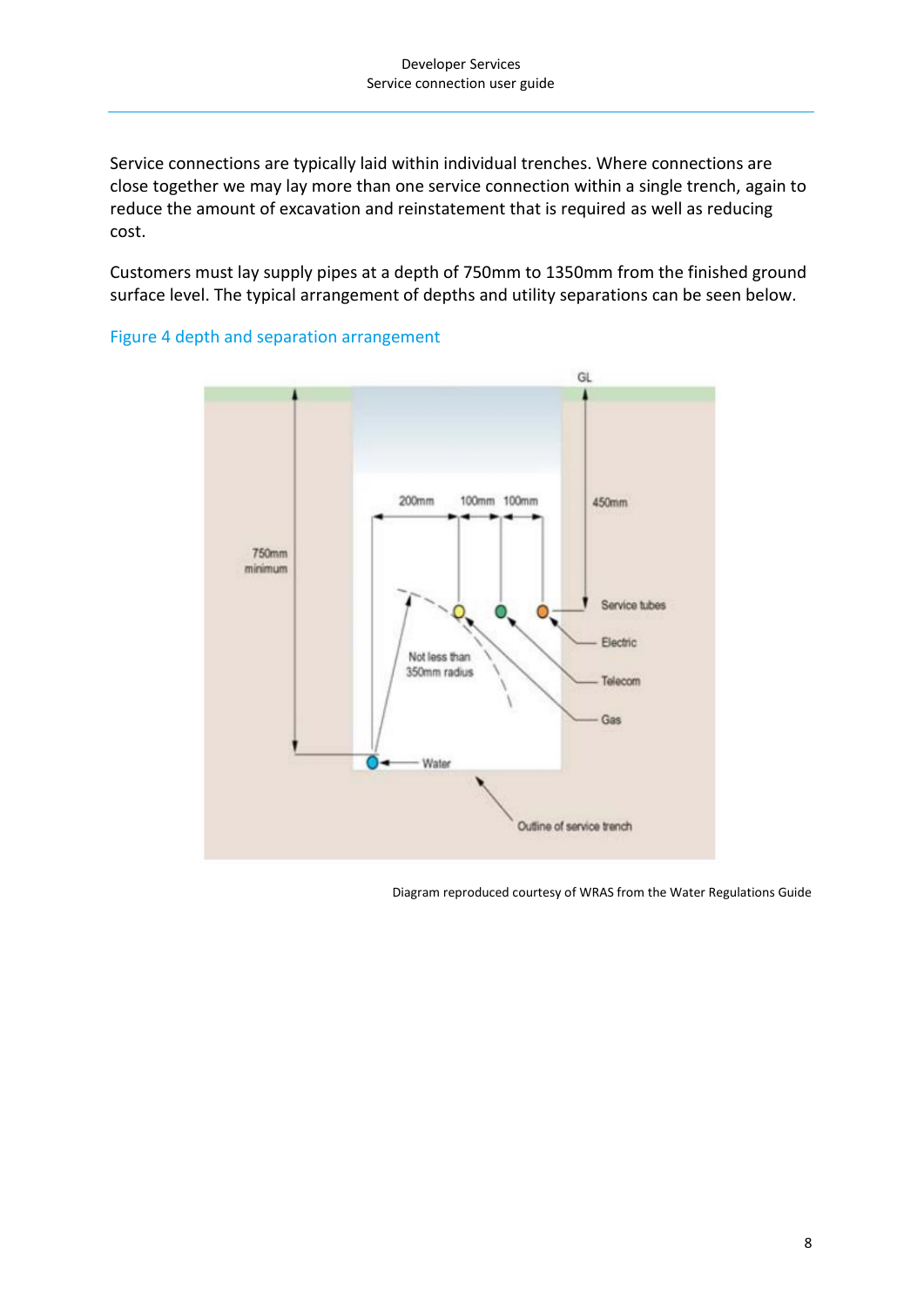# <span id="page-9-0"></span>5. What do I need to do or provide?

### Application and administration information

| <b>Step</b>                                                   | What you need to do or provide                                                                                                                                                                                                                                                                   |
|---------------------------------------------------------------|--------------------------------------------------------------------------------------------------------------------------------------------------------------------------------------------------------------------------------------------------------------------------------------------------|
| Step $1 -$ apply                                              | Complete the application form and send it to us (we may contact<br>you if we require further information to complete your<br>application) – see section 9 for where to send this application<br>Make payment of the application fee (see section 8 for how to<br>$\bullet$<br>pay)               |
| Step $2$ – providing a<br>quote                               | No actions - South Staffs and Cambridge Water step                                                                                                                                                                                                                                               |
| Step $3$ – paying the<br>quote                                | Make payment of the connection costs $-$ see section 8 for how to<br>$\bullet$<br>pay                                                                                                                                                                                                            |
| Step $4$ – completing<br>the pipework within<br>your boundary | Lay the pipework within your boundary<br>Let us know when you are ready to be connected so we can<br>come to inspect<br>Pass your inspection - see information below this table on what<br>$\bullet$                                                                                             |
| Step 5 - providing<br>postal information                      | is required to pass an inspection<br>Provide us with the postal information for your plot(s) (see single<br>page attachment at the end of this user guide for more<br>information)                                                                                                               |
| Step $6$ – connecting<br>your property                        | No actions - South Staffs and Cambridge Water step                                                                                                                                                                                                                                               |
| Step 7 - infrastructure<br>charges and income<br>offset       | The balance of the infrastructure charges and the income offset<br>$\bullet$<br>rebate is due in this step, in the South Staffs region this will be a<br>rebate to you, in the Cambridge region this will be a payment<br>due to us (this information is explained in your quote from step<br>2) |
| Step 8 - creating a<br>new billing account                    | No actions - South Staffs and Cambridge Water step                                                                                                                                                                                                                                               |

### Site requirements – to pass your inspection

When you are ready for us to connect your pipework let us know and we will visit site to complete an inspection.

In order to pass the inspection we will need to see the following: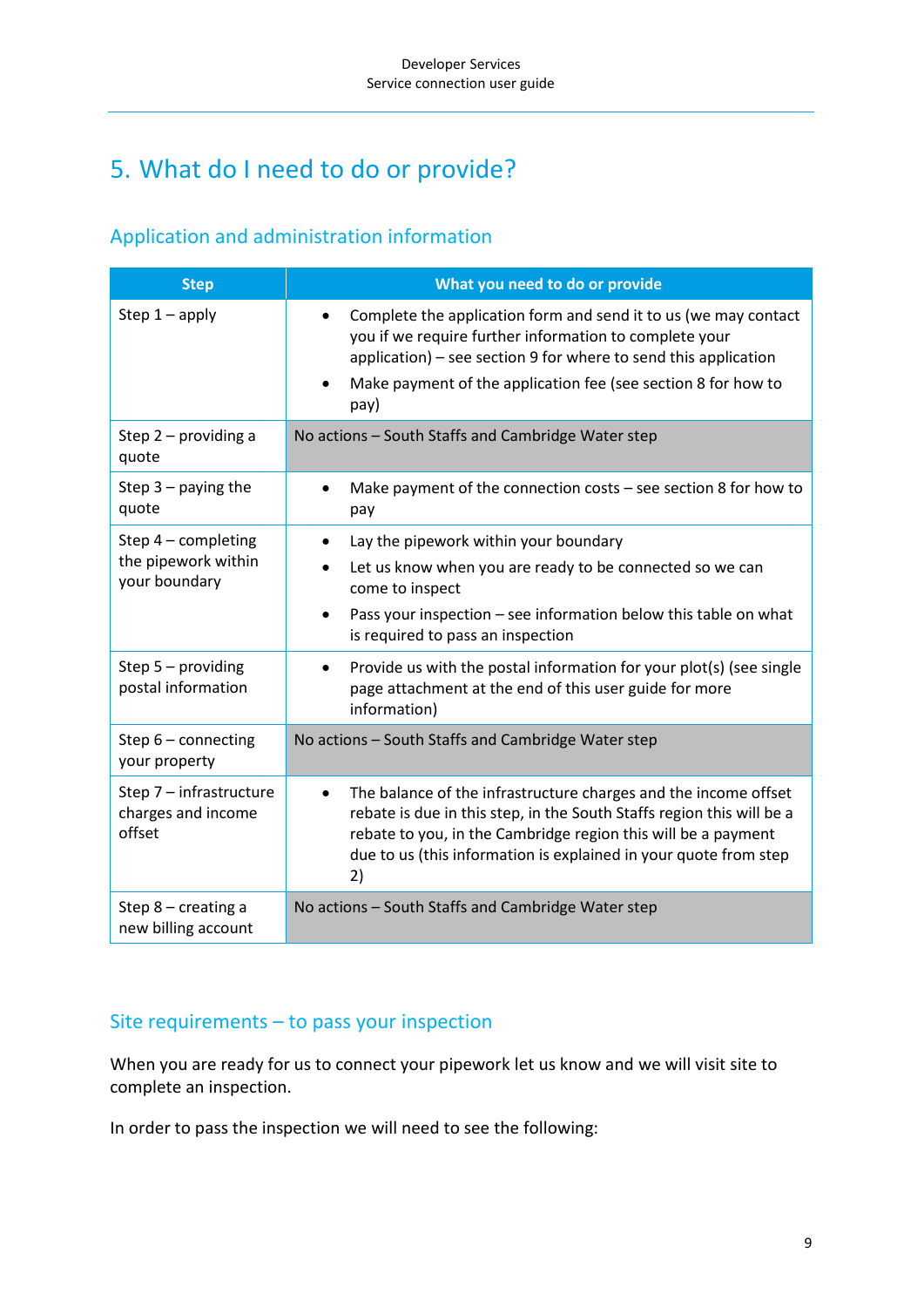- We need to see your pipework in three places; the capped end of the pipework at the boundary, the middle of the pipework and where the pipework enters the property – please keep at least three small excavations (or spy holes) for these locations, if you can leave the whole trench open so we can see the whole length of pipework laid that would be even better. If the trench inspection fails where trial holes have been used we may request the whole trench to be exposed for the reinspection.
- At the end of your pipework at the boundary (often referred to as the 'tails') we need to see that the pipe is capped. Where you have multiple connections we also need to see that each connection is tagged showing which property it feeds so that we can create each billing account with the relevant meter details.
- Pipework within the ground needs to be at a depth of 750mm minimum to 1350mm maximum and needs to be at least 350mm radius distance from any other service below ground
- Pipework entering the property needs to be ducted we advise a  $4$ " blue ribbed duct and both ends of the ducting are to be sealed, we advise using a 4" rubber blank bung and the supply pipe to have insulation around it (excluding if pipework exceeds 750mm away from an external wall once inside the property – if you have a suspended floor it will be required to be insulated for any distance away from an external wall)
- If we have specified that barrier pipe or protective pipework is needed due to the risk of contamination in the ground then we will need to see that the supply pipework has been laid in this material.

The pipework must also be accessible, for example if there is scaffolding in place around the pipework we will not be able to carry out your connection.

Figures 3 and 4 above show the arrangements that we are looking for when inspecting supply pipes ready for connection. Figures 5 and 6 below provides further guidance on the arrangement for how the supply pipe enters the building.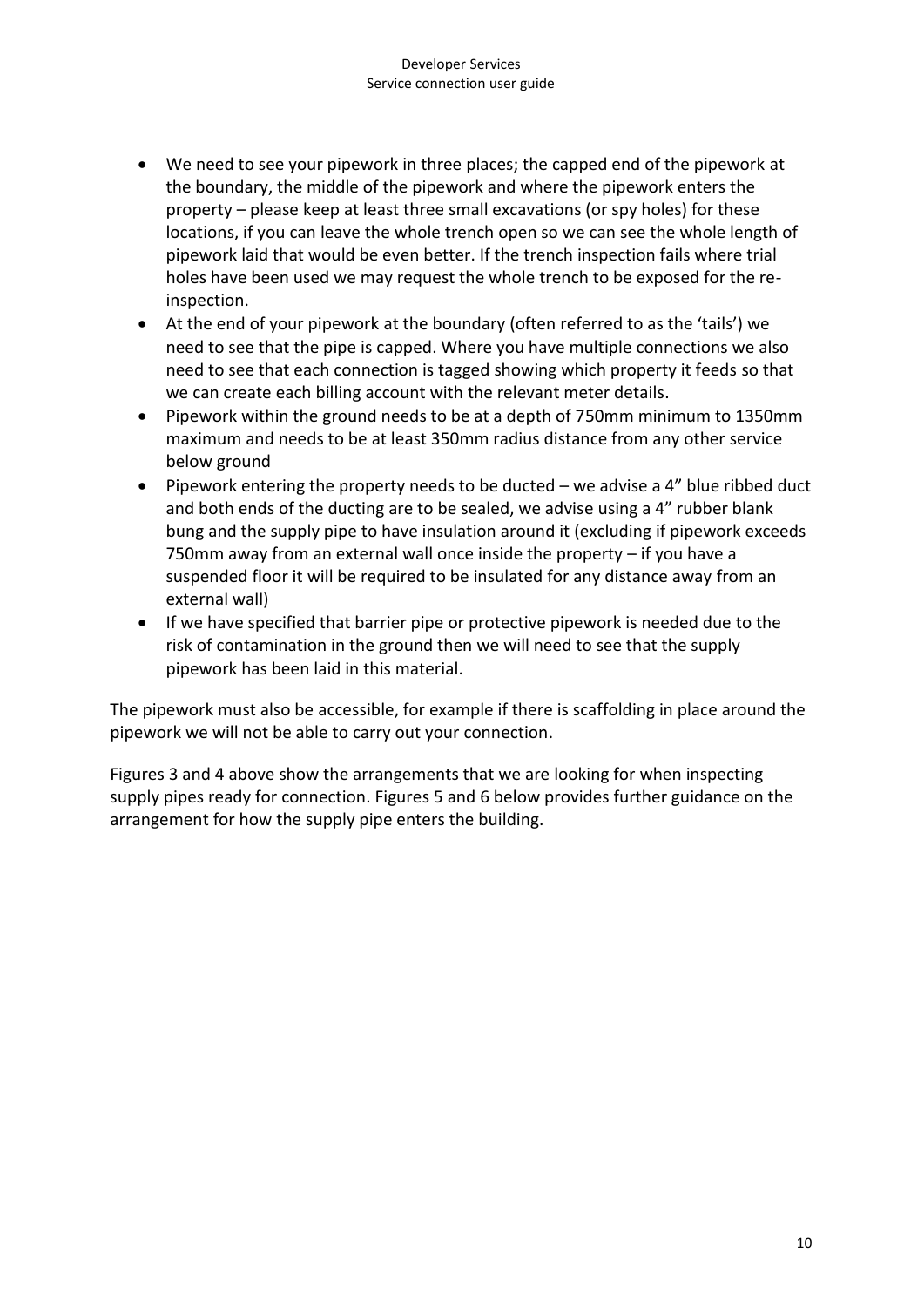#### Developer Services Service connection user guide



#### Figure 5 Ducted pipe entry to buildings – no insulation

Diagram reproduced courtesy of WRAS from the Water Regulations Guide

### Figure 6 Ducted pipe entry to buildings – insulation



Diagram reproduced courtesy of WRAS from the Water Regulations Guide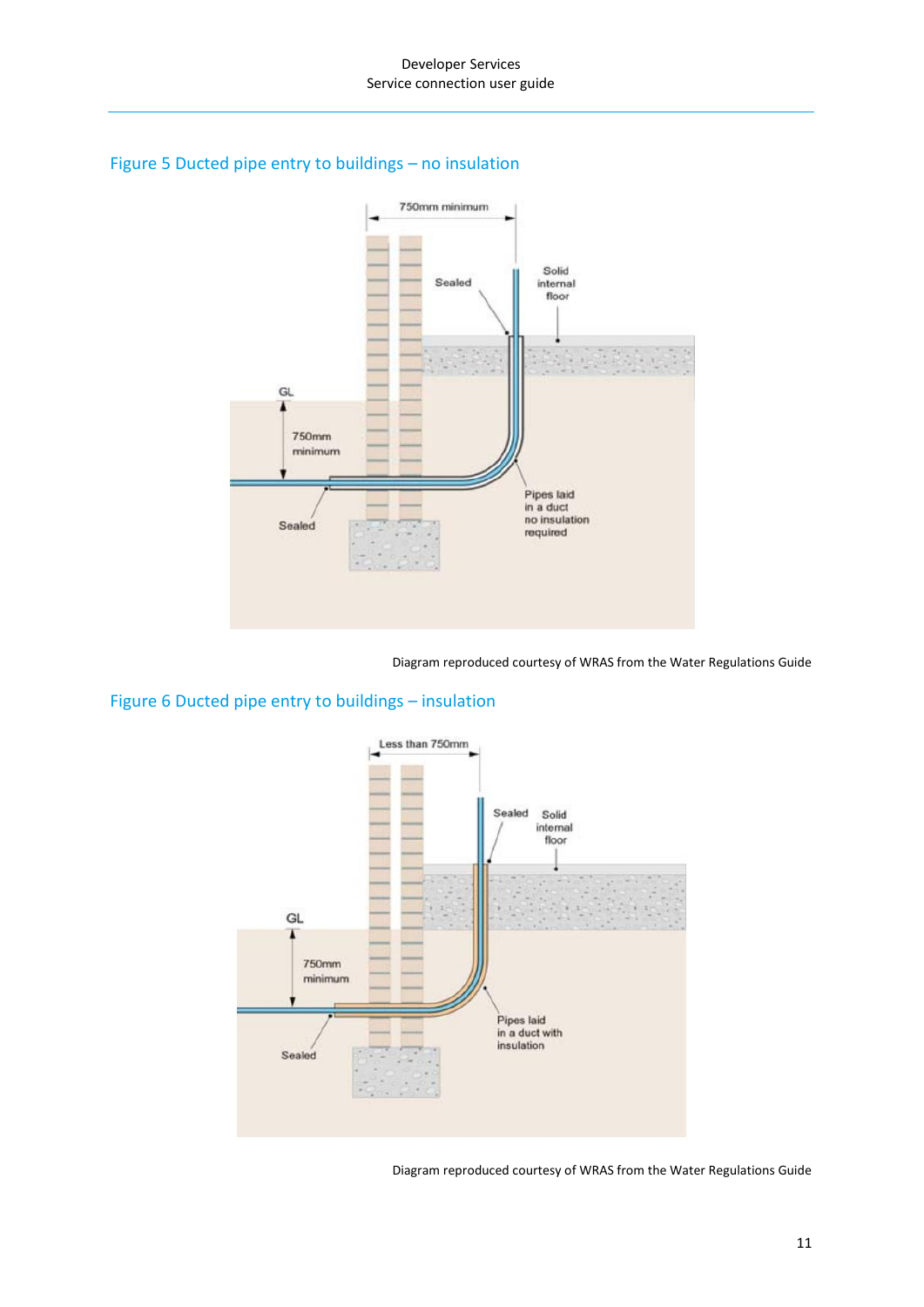# <span id="page-12-0"></span>6. How much will it cost and what am I paying for?

The charges that you will pay are explained in the table below.

There are a number of regulations which underpin our charges and our charges reflect the cost that we incur in providing each service ie our charges are not set to make a profit nor under recover our costs.

An overview of our charges are below however we have also included a number of worked examples in this section to demonstrate the total charges payable for different scenarios.

| <b>Charge</b>                          | How much is it?                                                                                                                                                                                                                    | What is it for?                                                                                                                                                                                                 | When it is paid?                                                                                                                                                                                                                                    |
|----------------------------------------|------------------------------------------------------------------------------------------------------------------------------------------------------------------------------------------------------------------------------------|-----------------------------------------------------------------------------------------------------------------------------------------------------------------------------------------------------------------|-----------------------------------------------------------------------------------------------------------------------------------------------------------------------------------------------------------------------------------------------------|
| <b>Application</b><br>fee              | £154.21 per<br>application                                                                                                                                                                                                         | This covers the<br>administrative activities<br>we undertake from<br>logging your application<br>through to providing your<br>quote                                                                             | At the application<br>stage                                                                                                                                                                                                                         |
| <b>Service</b><br>connection<br>charge | These can range<br>from around £400.00<br>per connection (on<br>unmade<br>development sites)<br>to many thousands<br>(for highway facing<br>connections). More<br>information on these<br>charges can be seen<br>below this table. | This covers the cost<br>involved in physically<br>making the connection as<br>well as planning and<br>scheduling the work and<br>making any associated<br>payments to the council<br>for working in the highway | When you are ready<br>for us to connect<br>the pipework within<br>your boundary to<br>our network (please<br>allow for up to 21<br>days to make most<br>connections, unless<br>a road closure is<br>required when it<br>can take up to 3<br>months) |
| <b>Infrastructure</b><br>charge        | Water charge:<br>£305.00 per<br>residential property<br>Sewerage charge:<br>We recover £295.37<br>per property on<br>behalf of Severn<br>Trent in the South                                                                        | Each newly connected<br>property puts extra<br>demand on our network<br>and we have to invest in<br>our network each year to<br>accommodate this, the<br>infrastructure charge<br>covers this investment.       | Either alongside the<br>service connection<br>charge or more<br>commonly after the<br>connection has<br>been made                                                                                                                                   |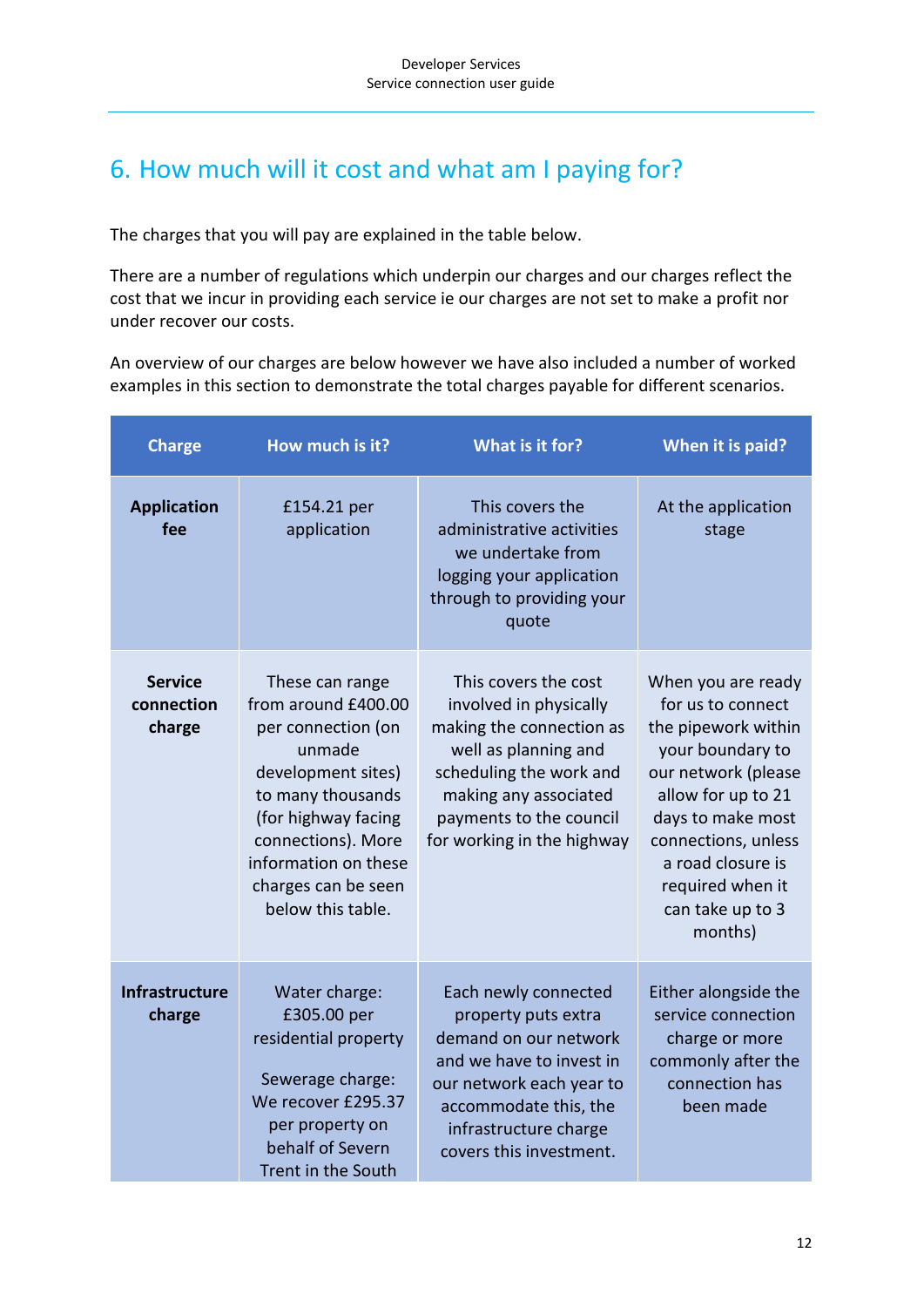#### Developer Services Service connection user guide

|                                | Staffs region and<br>£490.00 for Anglian<br>Water in the<br>Cambridge region.<br>Total:<br>£600.37 for South<br><b>Staffs Water and</b><br>£795.00 for<br>Cambridge Water                                                                                                                                                               | If you are converting an<br>existing connection into a<br>new connection the<br>infrastructure charge will<br>not be applied (as there<br>was demand there<br>previously).                                                                                                                                                                                                                                                                                                                                                                                                                                                                                      |                                 |
|--------------------------------|-----------------------------------------------------------------------------------------------------------------------------------------------------------------------------------------------------------------------------------------------------------------------------------------------------------------------------------------|-----------------------------------------------------------------------------------------------------------------------------------------------------------------------------------------------------------------------------------------------------------------------------------------------------------------------------------------------------------------------------------------------------------------------------------------------------------------------------------------------------------------------------------------------------------------------------------------------------------------------------------------------------------------|---------------------------------|
| <b>Income offset</b><br>rebate | Water offset:<br>-£660.00 per<br>residential property<br>Sewerage: Severn<br>Trent have a<br>sewerage offset of<br>-£72.91 which we<br>apply on their behalf<br>for the South Staffs<br>region.<br>There is no sewerage<br>offset for Anglian<br>Water.<br>Total:<br>South Staffs Water:<br>-£732.91<br>Cambridge Water:<br>$-E 660.00$ | This is a rebate which we<br>provide back to developer<br>customers to take account<br>for the future revenue<br>that we will receive from<br>those newly connected<br>properties.<br>Typically, the<br>infrastructure charge and<br>the income offset is<br>applied at the same point<br>(after connection).<br>This means that in the<br>South Staffs region<br>customers receive a<br>rebate of £132.54 per<br>property whereas<br>Cambridge region<br>customers pay £135.00<br>per property.<br>If you are converting an<br>existing connection into a<br>new connection income<br>offset will not be applied<br>(as there was demand<br>there previously). | After the connection<br>is made |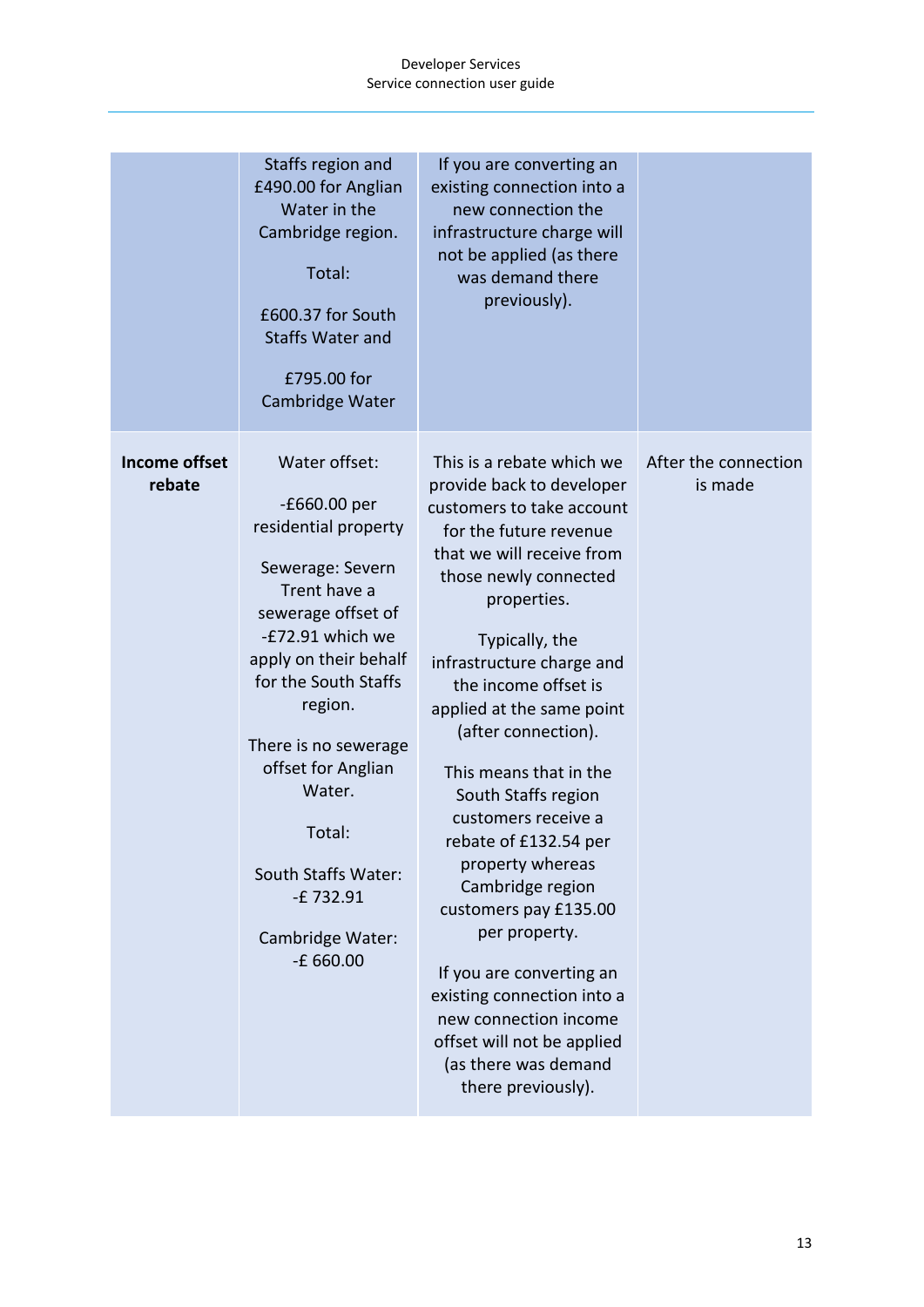### Service connection charges

All of our charges are published in our annual Charging Arrangement document. Our service connection charges are structured in a menu of rates and therefore the total service connection charge will depend on the connection scenario.

Connection charges are typically made up of three parts:

- Physically making the connection excavating the trench, laying and connecting the pipework, reinstating the ground and fitting the meter
- Traffic management for example two way lights or a road closure which enable us to work in the highway
- Council charges payments made to the local council for working in the highway.

Typical values have been shown in the worked examples below however the factors which impact cost are:

- Length of pipework the longer the pipework the more expensive the charges will be
- Type of ground making a connection in unmade ground (ie grass verge or on a development site) is cheaper than making it in the footpath or highway (made ground) because the excavation and reinstatement costs are much lower
- Working in normal weekday hours or out of hours weekend working or late evening working is more expensive, when we make the connection will depend on how busy the road is and whether we are obstructing local premises, weekend working or evening working is normally decided by the local council. If your connections are near a school we will normally be required to complete the connection works at the weekend or during the evening which is more expensive, however if you are able to wait until the next school holiday we can sometimes provide the connections during normal weekday hours which is cheaper.
- Type of traffic management required if the road is quieter or if we do not need to work in the highway the charges are likely to be cheaper, if we need a road closure (often as the road is too narrow to use traffic lights) or to use manual control on traffic lights because the road is busy this will make the charges more expensive.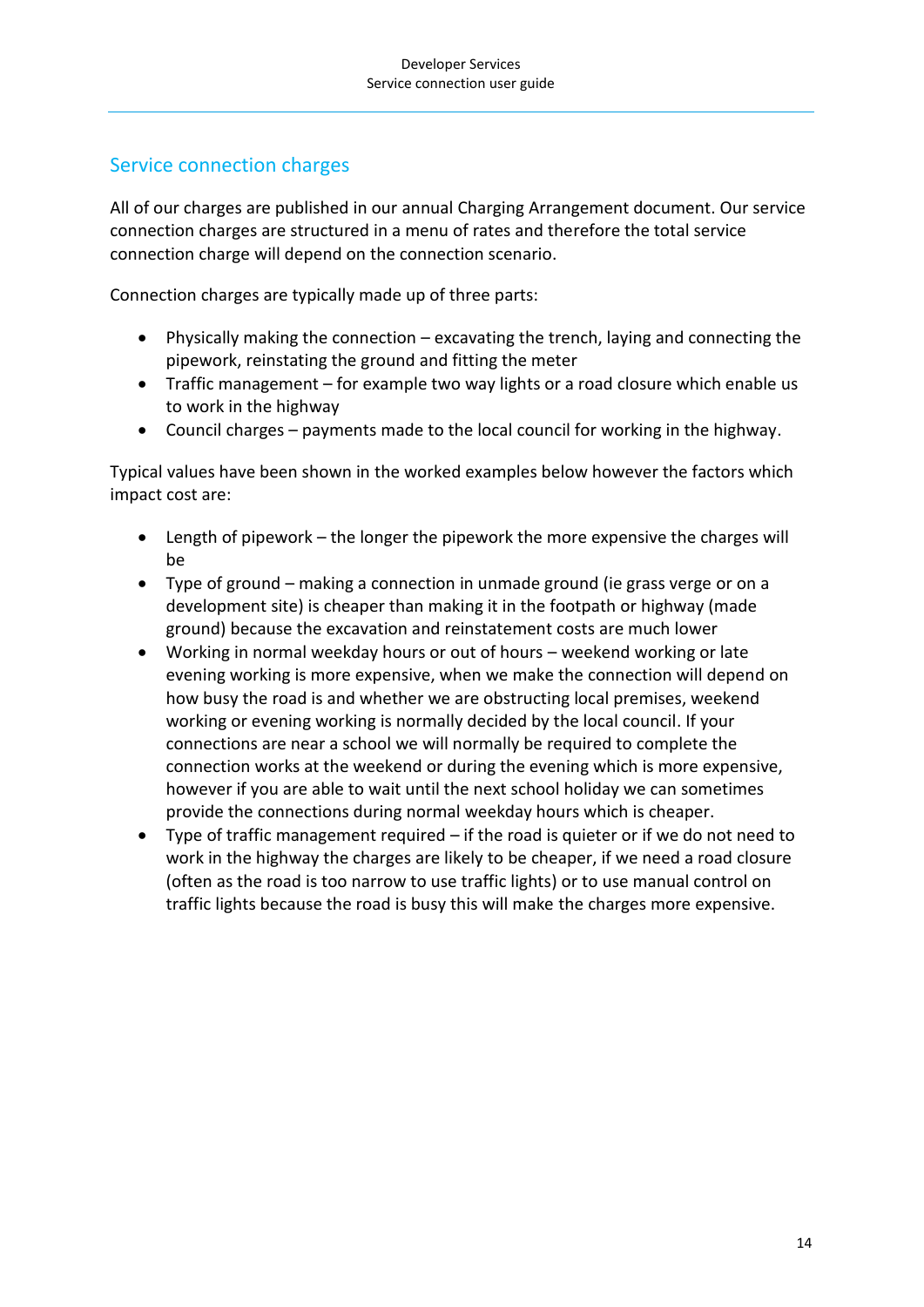### Worked examples

Please note that the charges shown below relate to the water services that we provide. We will also include sewerage charges (infrastructure and income offset) on behalf of the sewerage provider in your area (either Severn Trent Water or Anglian Water). We have not included the sewerage charges in these examples so that you can see our charges only however the sewerage charges can be seen in the summary table earlier within section 6 of this document.

#### Single short connection in unmade ground

Based on:

- Length of connection: 3m
- Ground: unmade
- Pipe diameter: 25mm
- Traffic management and council costs: none
- Working hours: normal weekday working hours

| <b>Single connection - short</b>   |                                  | 2022/23 charges |
|------------------------------------|----------------------------------|-----------------|
| Application fee                    |                                  | £154.21         |
|                                    | Connection including 2m pipework | £356.73         |
| Service connections charge         | 1m additional pipework           | £107.35         |
|                                    | Meter                            | £38.61          |
| Infrastructure charge (water only) |                                  | £305.00         |
| Income offset (water only)         |                                  | -£660.00        |
| <b>Total</b>                       |                                  | £301.90         |

#### Single short connection in the highway with traffic lights

Based on:

- Length of connection: 4m
- Ground: made
- Pipe diameter: 25mm
- Traffic management: two way lights (no manual control)
- Council costs: permit (non-sensitive area)
- Working hours: normal weekday working hours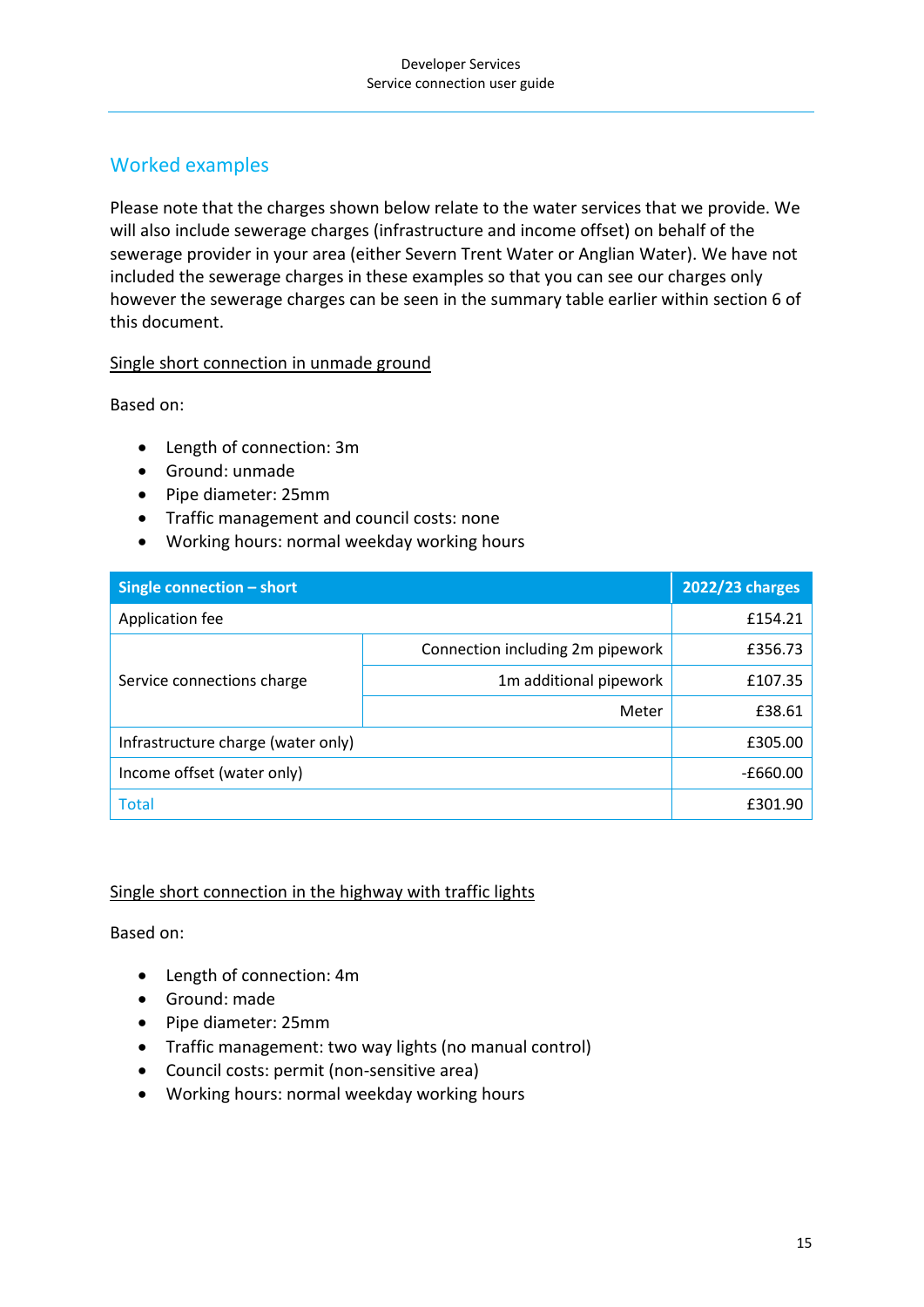#### Developer Services Service connection user guide

| Single connection - short          |                                      | 2022/23 charges |
|------------------------------------|--------------------------------------|-----------------|
| Application fee                    |                                      | £154.21         |
|                                    | Connection including 2m pipework     | £836.88         |
| Service connections charge         | 2m additional pipework (2 x £190.61) | £381.22         |
|                                    | Meter                                | £38.61          |
|                                    | Traffic management - two way lights  | £236.25         |
|                                    | Council permit                       | £45.00          |
| Infrastructure charge (water only) |                                      | £305.00         |
| Income offset (water only)         |                                      | $-£660.00$      |
| <b>Total</b>                       |                                      | £1,337.17       |

#### Single long connection in the highway with a road closure

Based on:

- Length of connection: 10m
- Ground: made
- Pipe diameter: 25mm
- Traffic management: diversion (for closure)
- Council costs: permit and closure
- Working hours: normal weekday working hours

| Single connection - short          |                                                 | <b>2022/23 charges</b> |
|------------------------------------|-------------------------------------------------|------------------------|
| Application fee                    |                                                 | £154.21                |
|                                    | Connection including 2m pipework                | £836.88                |
|                                    | 8m additional pipework (8 x £190.61)            | £1,524.88              |
|                                    | Meter                                           | £38.61                 |
|                                    | Traffic management - diversion                  | £719.24                |
| Service connections charge         | Daily diversion charge (3 x £22.61)             | £67.83                 |
|                                    | Advanced warning signs                          | £115.20                |
|                                    | Council permit                                  | £45.00                 |
|                                    | Council road closure                            |                        |
|                                    | (example cost – these can vary across councils) | £3,000.00              |
| Infrastructure charge (water only) |                                                 | £305.00                |
| Income offset (water only)         |                                                 | $-£660.00$             |
| <b>Total</b>                       |                                                 | £6,146.85              |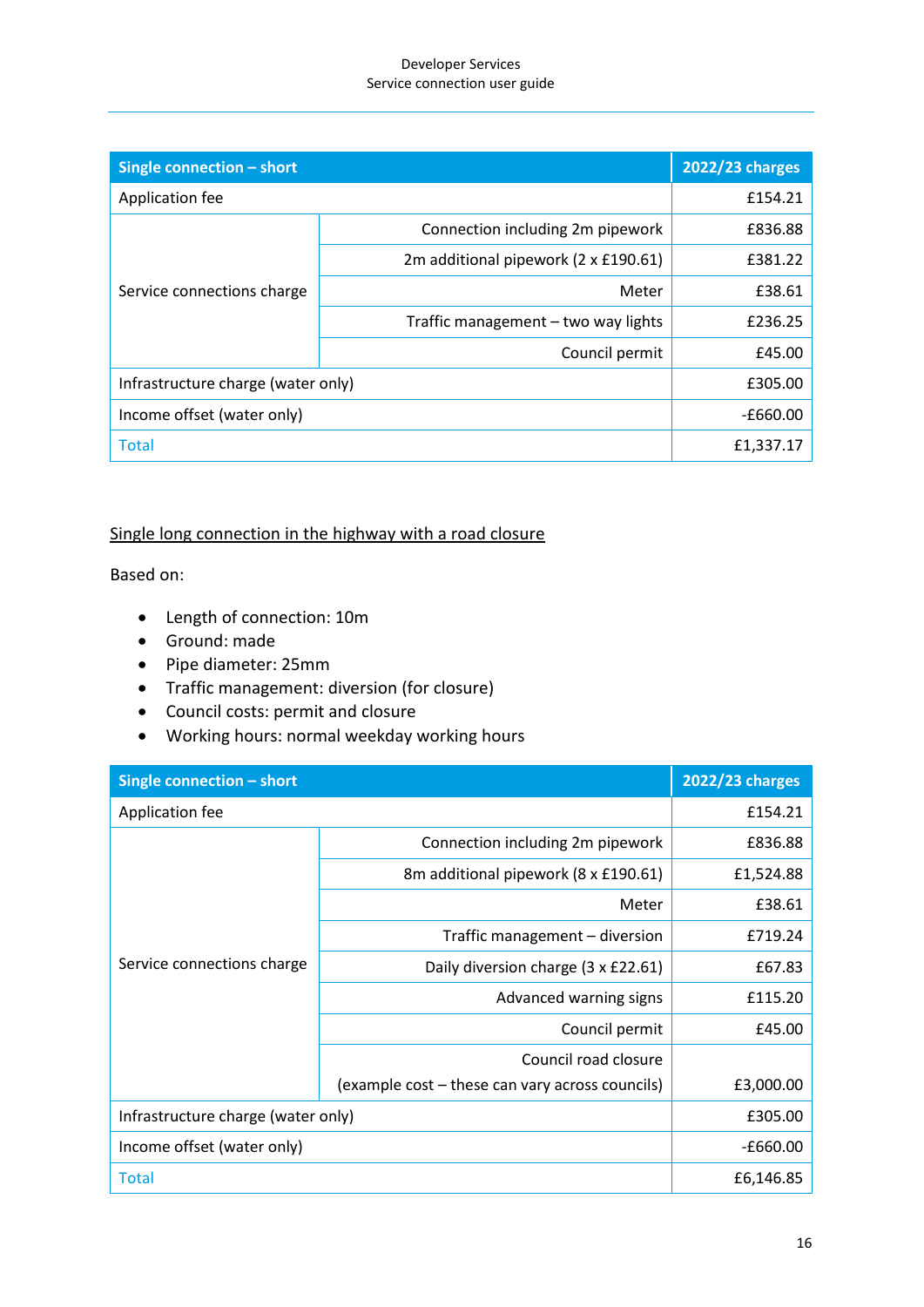If you would like more information on our charges our published Charging Arrangement document can be found here: [https://www.south-staffs](https://www.south-staffs-water.co.uk/media/3552/developer-services-charging-arrangements-310121-final.pdf)[water.co.uk/media/3552/developer-services-charging-arrangements-310121-final.pdf.](https://www.south-staffs-water.co.uk/media/3552/developer-services-charging-arrangements-310121-final.pdf)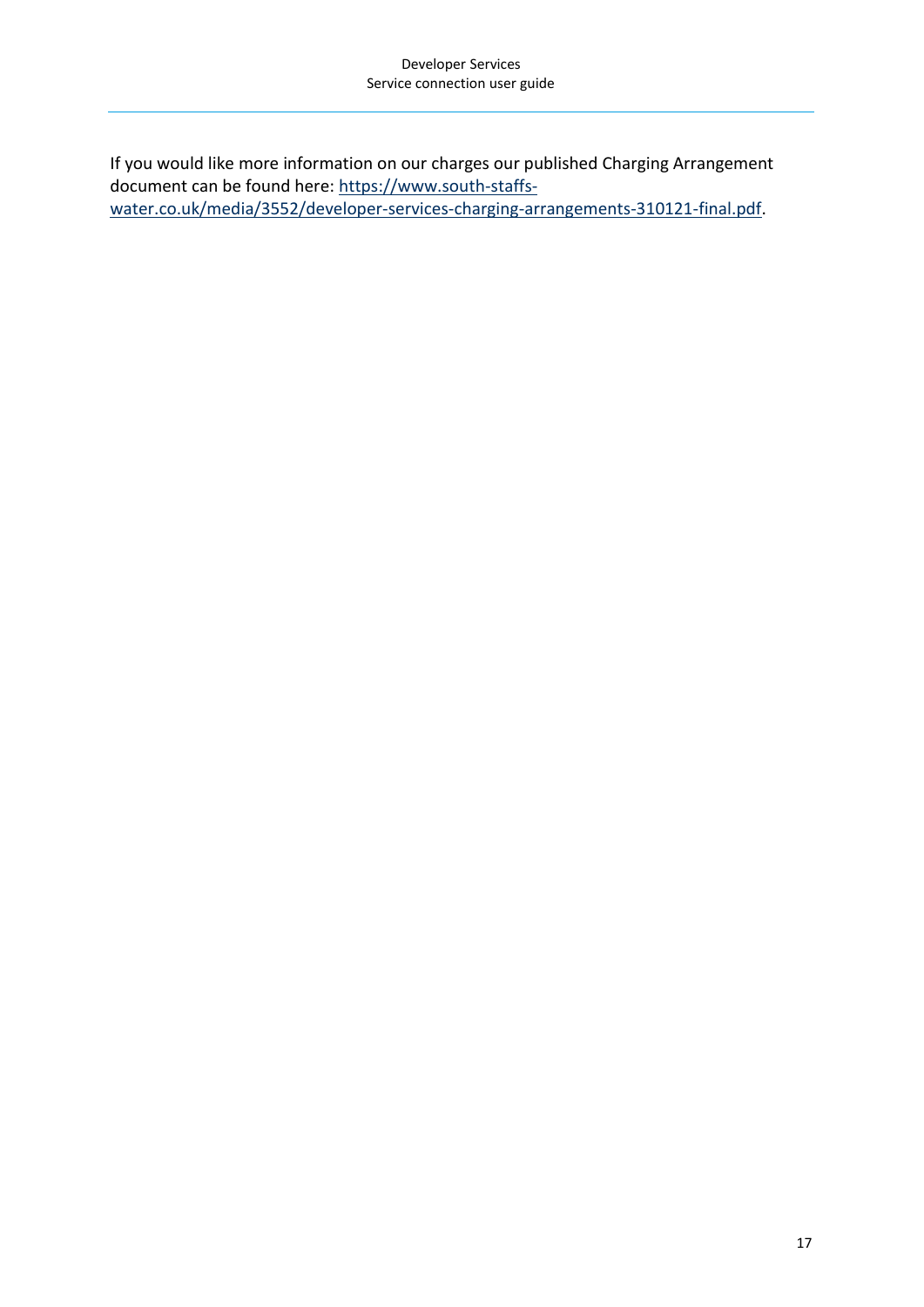# <span id="page-18-0"></span>7. Water efficiency scheme

#### **Save 40% off your infrastructure charges!**

As an organisation, we recognise the continuing demand on the environment and supply of potable water, especially in our Cambridge region, which has experienced lower than average rainfall since September 2016.

We want to encourage developers across both our South Staffs and Cambridge regions to consider options and innovation in the management of the environment and water usage. As part of our water efficiency campaign we are offering a rebate off the water infrastructure charge of 40% on achieving 100 litres per person per day  $(1/p/d)$ .

The predicted increase in population growth, combined with an ambitious programme of development and increasing per capita consumption will have an impact on the environment. Based on experience, we know these targets can be achieved by collaboratively working with our developers and customers and can provide advice to facilitate this objective.

#### **What do you need to do?**

Application stage: in the first instance we need to know that you intend to build water efficient homes at the application stage.

We will need to see evidence that you have built to the required standards, this can be in the form of:

- Home Quality Mark (HQM) / BREEAM certification
- Outputs from the water calculator (found here [www.thewatercalculator.org.uk\)](http://www.thewatercalculator.org.uk/)
- Another appropriate accreditation

We will then carry out a check of the evidence to verify the information before providing the discount within the quote we provide to you.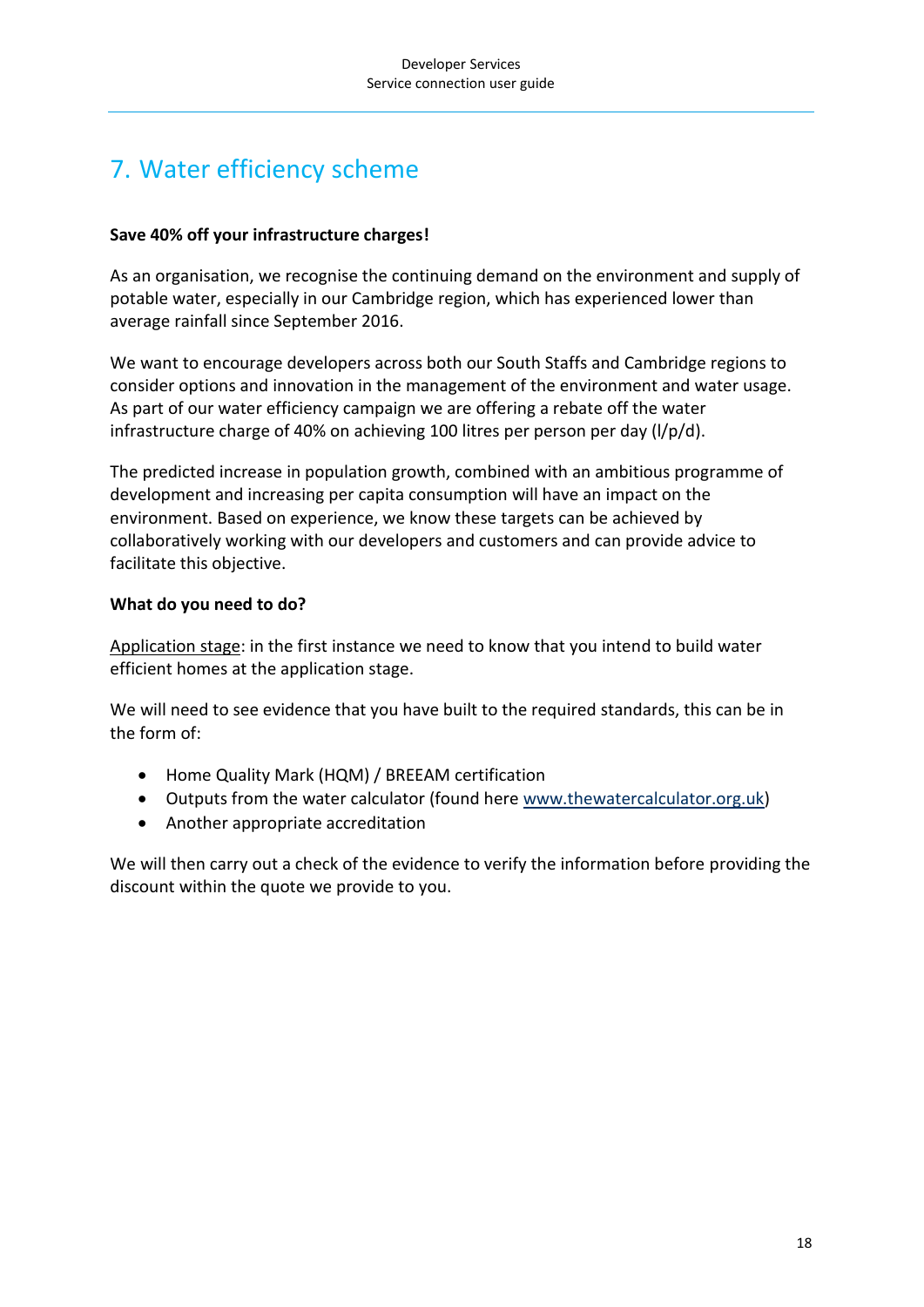# <span id="page-19-0"></span>8. How do I pay?

Our preferred payment method is bank transfer (BACS or CHAPS). BACS payments can be made into our account using the details below.

| Bank:                        | <b>HSBC</b> |
|------------------------------|-------------|
| Sort code:                   | 40-11-18    |
| Account number:              | 63987183    |
| UTR number:                  | 6751065210  |
| Company registration number: | 2662742     |

We also accept all major debit and credit cards. Payment by card can be made by phoning 0845 456 1030.

We ask developers to quote a reference number when making payments. This should be an application number, job number or scheme number. Applications may be delayed if developers do not provide this information.

In addition, we accept cheques. These should be made payable to 'South Staffs Water' and sent to us at the following addresses.

| Cambridge Water  | South Staffs Water |
|------------------|--------------------|
| 90 Fulbourn Road | Green Lane         |
| Cambridge        | Walsall            |
| CB1 9JN          | WS2 7PD            |

All charges are subject to the addition of VAT where this is payable under the relevant legislation.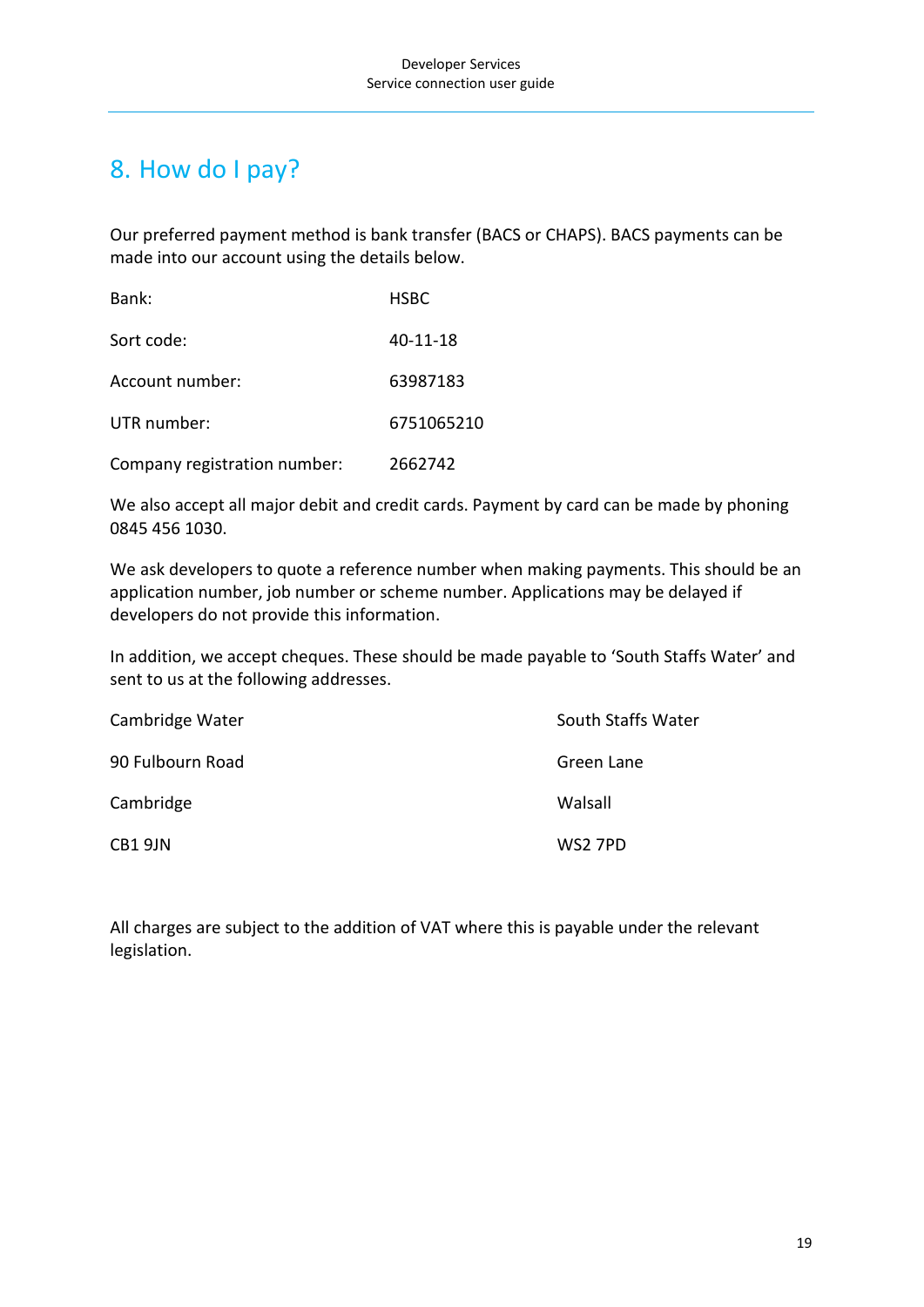# <span id="page-20-0"></span>9. Contact details and opening times

Our dedicated Developer Services teams can be contacted about any queries relating to current and future water requirements for new developments.

### Cambridge region

| Water               |                                                                                                                                                                                                                                                      |
|---------------------|------------------------------------------------------------------------------------------------------------------------------------------------------------------------------------------------------------------------------------------------------|
| Service connections | <b>Developer Services</b><br><b>Cambridge Water</b><br>90 Fulbourn Road<br>Cambridge<br>CB1 9JN<br>Phone: 01223 403115<br>Opening times: 08:30 - 16:30<br>Email: CamNetDev@south-staffs-water.co.uk<br>Website: www.cambridge-water.co.uk/developers |
| Asset map requests  | Email: mapenquiries@south-staffs-water.co.uk                                                                                                                                                                                                         |

| Sewerage | <b>Anglian Water</b>                        |
|----------|---------------------------------------------|
|          | <b>Lancaster House</b>                      |
|          | Lancaster Way                               |
|          | <b>Ermine Business Park</b>                 |
|          | Huntingdon                                  |
|          | <b>PE29 6YJ</b>                             |
|          |                                             |
|          | Phone: 0345 60 66 087                       |
|          |                                             |
|          | Website: www.anglianwater.co.uk/developers/ |
|          |                                             |